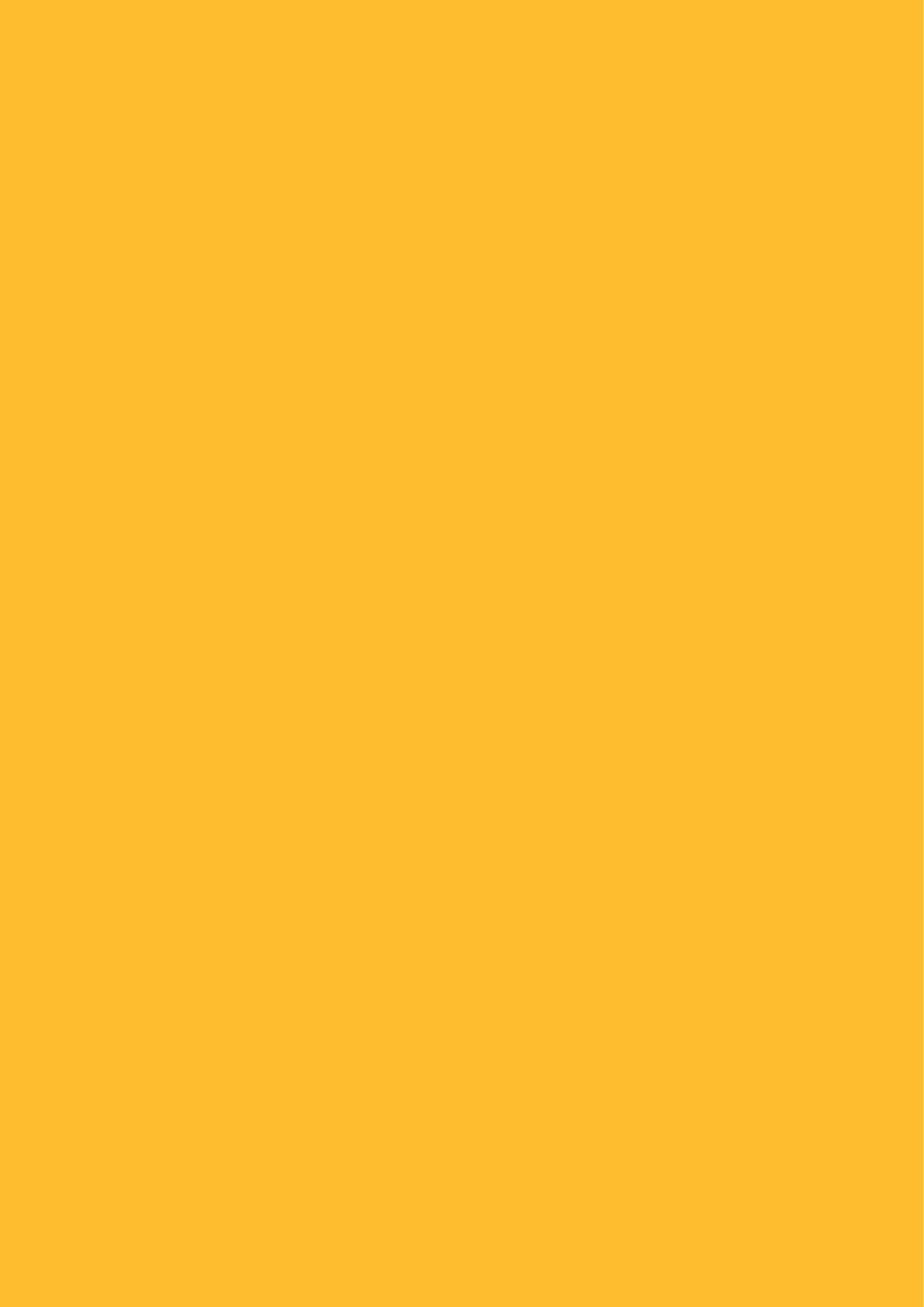#### **Contents**

| <b>Introduction from Kirsty Williams AM</b> | $\overline{\mathbf{2}}$ |
|---------------------------------------------|-------------------------|
| <b>Our vision for local government</b>      | 4                       |
| <b>Our record</b>                           | 6                       |
| Council tax                                 | 6                       |
| Schools                                     | 8                       |
| Job creation                                | 9                       |
| Regeneration                                | 10                      |
| Health and social care                      | 11                      |
| The environment                             | 12                      |
| Housing                                     | 13                      |
| <b>Community safety</b>                     | 14                      |
| Transport                                   | 15                      |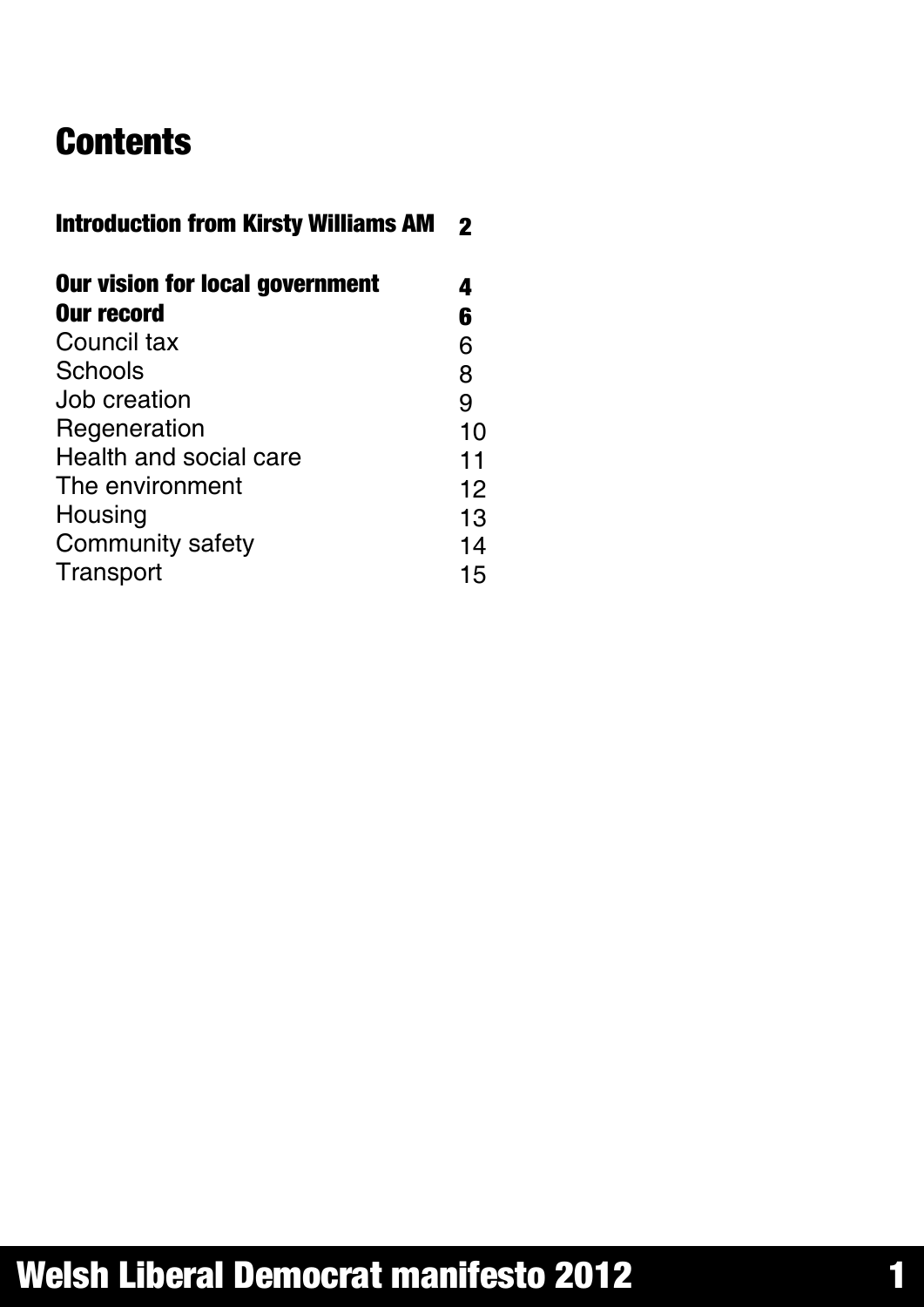#### Introduction from Kirsty Williams AM

Dear friend,

The local elections on May 3rd offer you the opportunity to make a real difference for your community. The Welsh Liberal Democrats have demonstrated that they can lead local councils to better public services, schools and value for money. Across Wales, in various local councils, the Welsh Liberal Democrats have delivered services for half the population of Wales with huge success.

In tough times, Welsh Liberal Democrats put local people first. That is why we have worked to keep council tax low. We know that council tax is an unfair tax and that in these tough times families are finding it difficult to manage their finances. Welsh Liberal Democrats in Cardiff and Wrexham have delivered the two lowest council tax rises in Wales, and this year Welsh Liberal Democrats in Swansea have frozen council tax.

Our priority as Welsh Liberal Democrats has always been to make sure that the most disadvantaged children get the help they need and deserve. When money is tight, you have to be really clear what your priorities are. Welsh Liberal Democrat councils have been investing in schools. We have increased spending on pupils and schools in areas where we are in control. We have also secured £32 million to support children from disadvantaged backgrounds through the Pupil Premium.

Welsh Liberal Democrats are putting local people first. We have a reputation for standing up for local people and for pushing for investment in the areas we represent. It is very easy for politics and politicians to become remote but Welsh Liberal Democrats keep in touch all year around. We go that one step further for the people in our community.

The message is clear. Voting for the Welsh Liberal Democrats will deliver you local champions who will fight for better run councils, investment in education and councillors who will campaign for you and your community.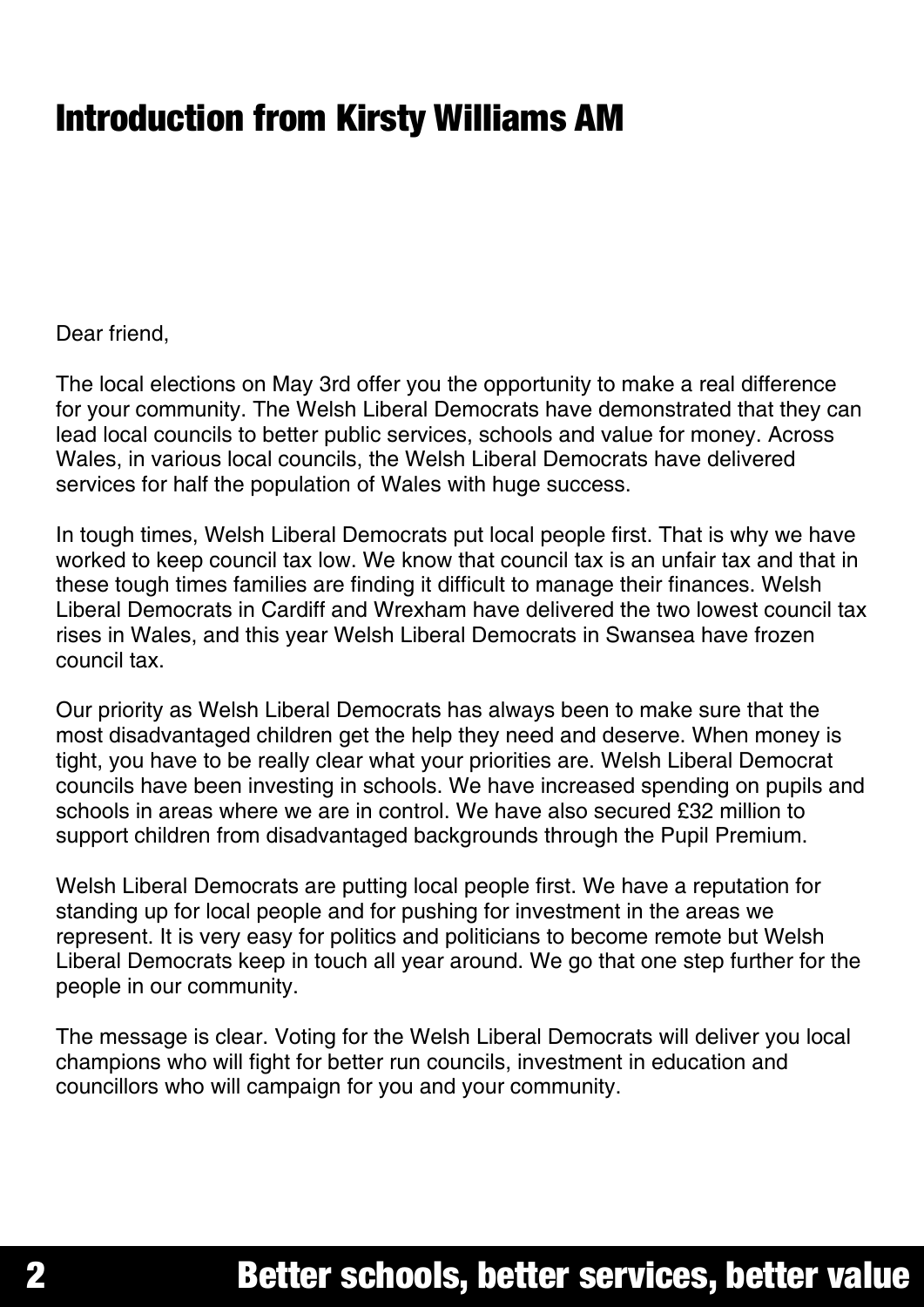This manifesto is an insight into the Welsh Liberal Democrat vision for local authorities and includes concrete examples of how we have improved communities across Wales.

It is a vision for better local services, better schools and better value for money. A vote for the Welsh Liberal Democrats is a vote for just that.

Best wishes,

y Quions

**Kirsty Williams,** Leader, Welsh Liberal Democrats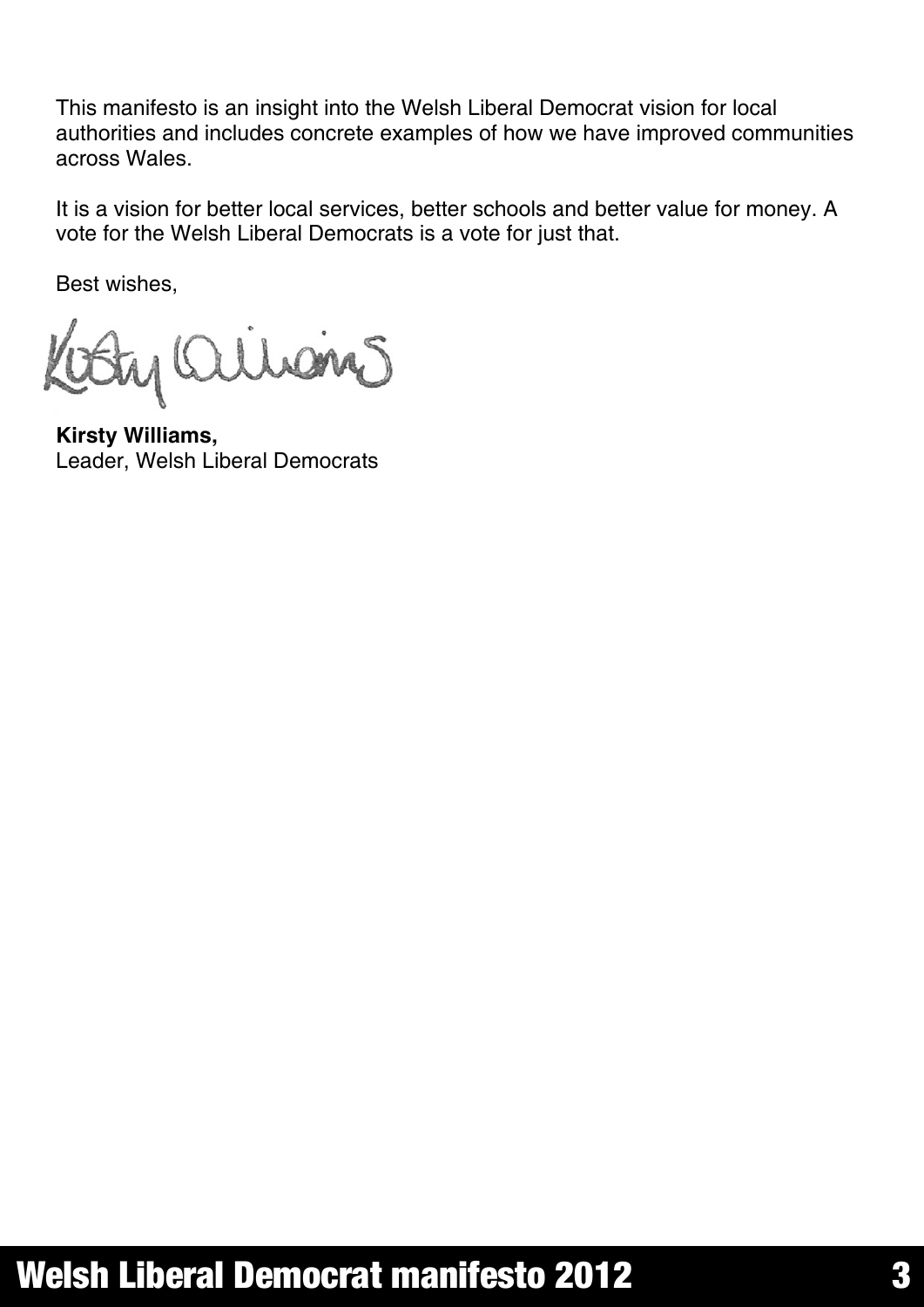# Our vision for local government

| Wales is not just a nation; it is a nation of<br>communities. These communities, whether<br>rural or urban, are amongst our strongest<br>assets as a country. But not every<br>community faces the same challenges or<br>requires the same solutions. That is why | <b>Welsh Liberal Democrat</b><br>councillors have a reputation for<br>being strong champions for<br>their community.                  |
|-------------------------------------------------------------------------------------------------------------------------------------------------------------------------------------------------------------------------------------------------------------------|---------------------------------------------------------------------------------------------------------------------------------------|
| Welsh Liberal Democrats believe in giving<br>each local council the ability to make the<br>right decisions for their area.                                                                                                                                        | They care about their area, work<br>hard all year around and stand up<br>for local people.                                            |
| Our vision is of a thriving local democracy,<br>where everyone's voice is heard and power<br>is not hoarded by one political party for<br>years.                                                                                                                  | Too many councillors forget why<br>they are elected and become the<br>voice of council bureaucracy in<br>the community. Welsh Liberal |
| More powers for your local council will<br>mean more tools to tackle the issues your<br>community faces. More freedom will allow                                                                                                                                  | Democrats remain the voice of<br>the community at County Hall.                                                                        |
| local innovation to flourish and less control                                                                                                                                                                                                                     |                                                                                                                                       |

from the Welsh Government will mean local needs will be addressed – not just the needs of the Labour party in Cardiff Bay.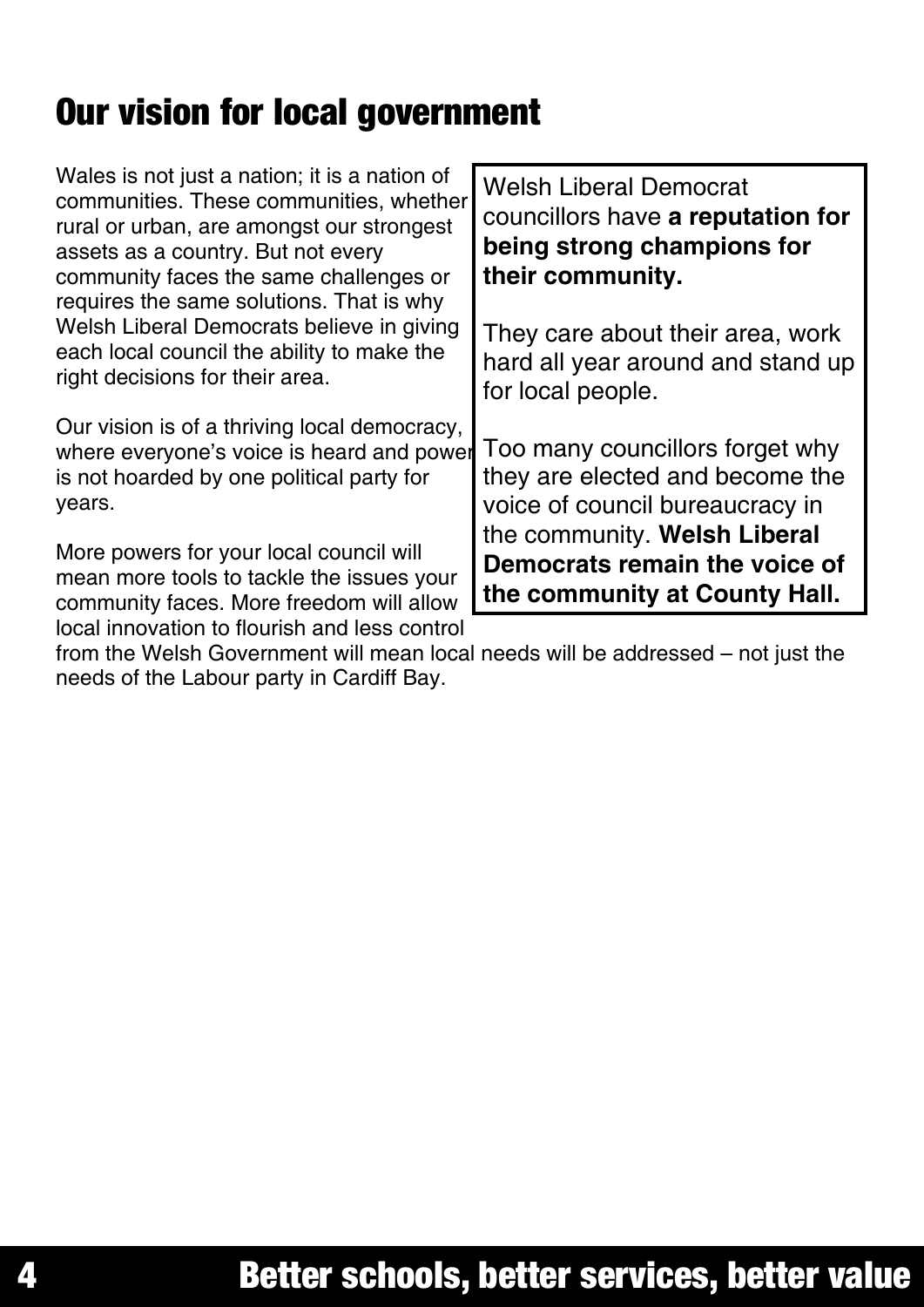# Better politics, that puts local people in charge

Welsh Liberal Democrats want greater freedom for local councils.

We want to introduce a single power of "general competence" to give local councils more choice over what they do; similar to the one Liberal Democrats have delivered in England. We want to reduce the number of specific funds that councils are given, funds that have to be spent on what the Welsh government wants not what local people judge is in the best interest of their community. Instead, this money should be given to local councils to spend on what they decide is important. This won't mean less money; instead it will mean councils can spend their money on what they want. We would begin these changes by introducing a Community Bill of Rights, guaranteeing new powers for councils.

But reforming local government needs to be about more than just giving additional powers to the town hall. Local democracy also has to be strengthened. Councils need to reflect the different political voices that exist in every community. Local democracy needs to be restored and renewed in some councils in Wales, especially those that have been run by Labour for decades.

Welsh Liberal Democrats have been campaigning for changes to the way local councils are elected for generations. We want to hear all views and believe that all communities deserve real democratic accountability. We want to see a new electoral system, the Single Transferable Vote, so that every vote counts and the local council is elected fairly – this will mean an end to the unrepresentative oneparty politics that exists in many parts of Wales. The Scottish Liberal Democrats have already achieved this and local politics has been re-invigorated as a result.

We also need to clean up the way our councils do politics. Fairer elections will contribute to this by making sure many more seats are contested. We also want an independent review of the way councils manage their own affairs. That way we can promote the open and transparent practices of the best councils across Wales.

This is our vision for local government in Wales. Your council will have more opportunity to change your community. Your council will be elected fairly. And your council will be trusted to get on with the job.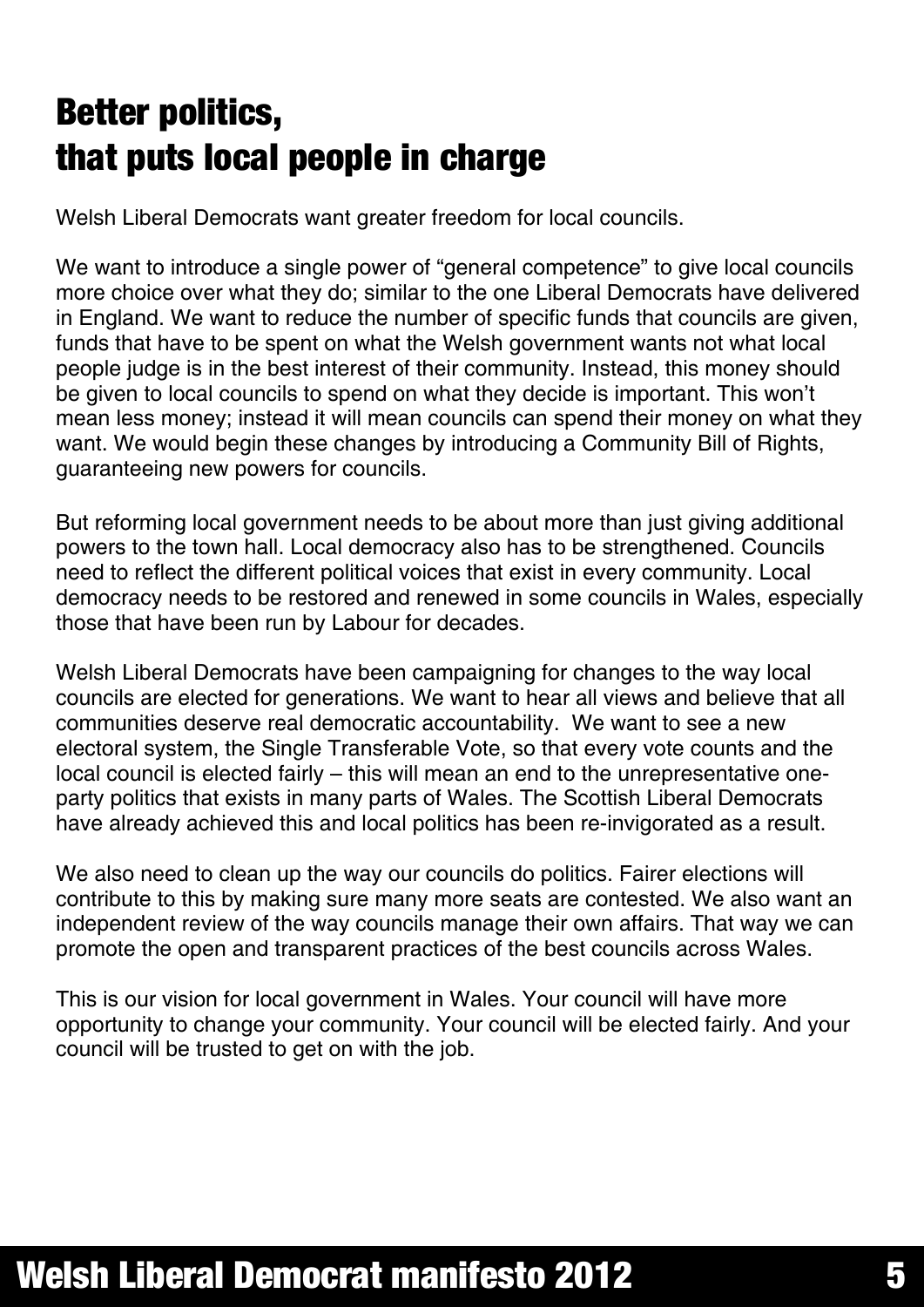#### Welsh Liberal Democrats save you money

Welsh Liberal Democrats have proven that we can invest in public services and keep council tax rises low.

Council tax is unfair and it hurts the poorest in society the most. That is why we have worked to keep council tax low. But we understand that local people want high quality services too. Welsh Liberal Democrats have improved services by making the councils we run more efficient Welsh Liberal Democrats know how tough times are, which is why **we are providing real help.**

Welsh Liberal Democrat councils have had the **lowest council tax rate increases** of all councils in Wales.

and by reforming the services that we deliver. Too often, other parties just find money by raising unfair council taxes.

Welsh Liberal Democrats have proven that we can manage local council finances well. The independent Wales Audit Office has said that Cardiff Council, led by the Welsh Liberal Democrats, "has clear and firm leadership within the Council and finances are managed effectively." Welsh Liberal Democrat-led Wrexham Council "has strong and well developed financial management and a history of not overspending on its annual budget."

Managing finances well delivers better services. For example, Cardiff Council invested in alley gates to discourage illegal fly-tipping. Instead of spending £1 million each year cleaning up this mess, we have now halved this cost. In Ceredigion, Welsh Liberal Democrats have ensured the council saved over £5 million on new buildings, when the Labour-run Welsh government spent more on a similar building in the same area. And a campaign by Welsh Liberal Democrats in Merthyr Tydfil has seen the council save thousands by cutting the number of plush events for Councillors.

In recent years, local authorities have started to find savings and improve public services by working together more, across a wider range of areas. When local authorities choose to do this they can share knowledge and save money.

However, the Welsh government has decided to take a command-and-control approach to this project, ordering councils to merge services as they direct. We want to see cooperation led by councils and subject to democratic, local scrutiny.

In Westminster, the Liberal Democrats have delivered a massive increase in the personal allowance, meaning that the taxpayers have saved £330 a year – with another £220 due next year.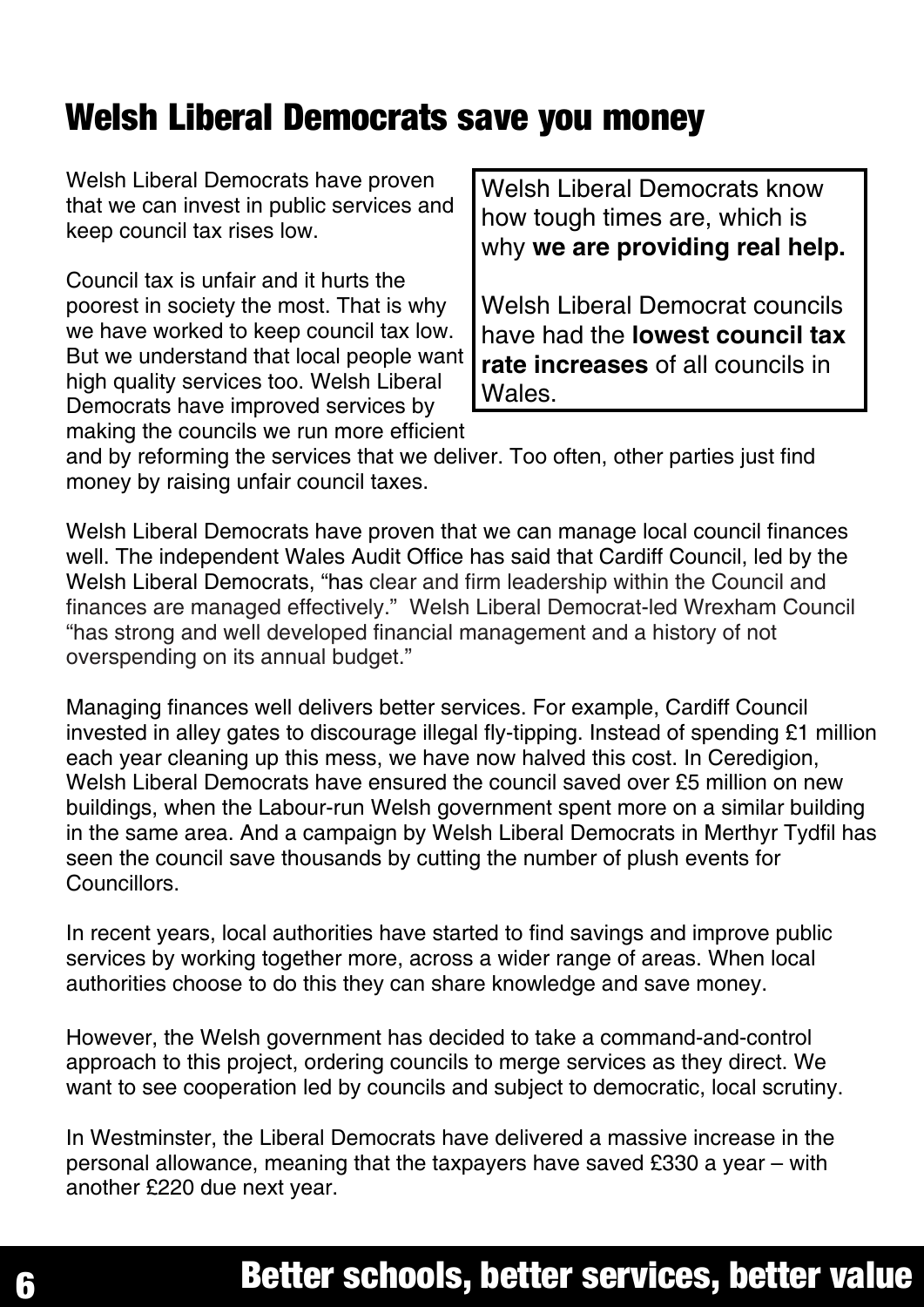The Welsh Liberal Democrats' insistence on value for money has meant that we can boast the lowest council tax increases of any party in Wales over the last 6 years. Cardiff and Wrexham have seen the two lowest council tax rises in Wales and Swansea has frozen council tax this year.

#### **Our approach will ensure value for money.**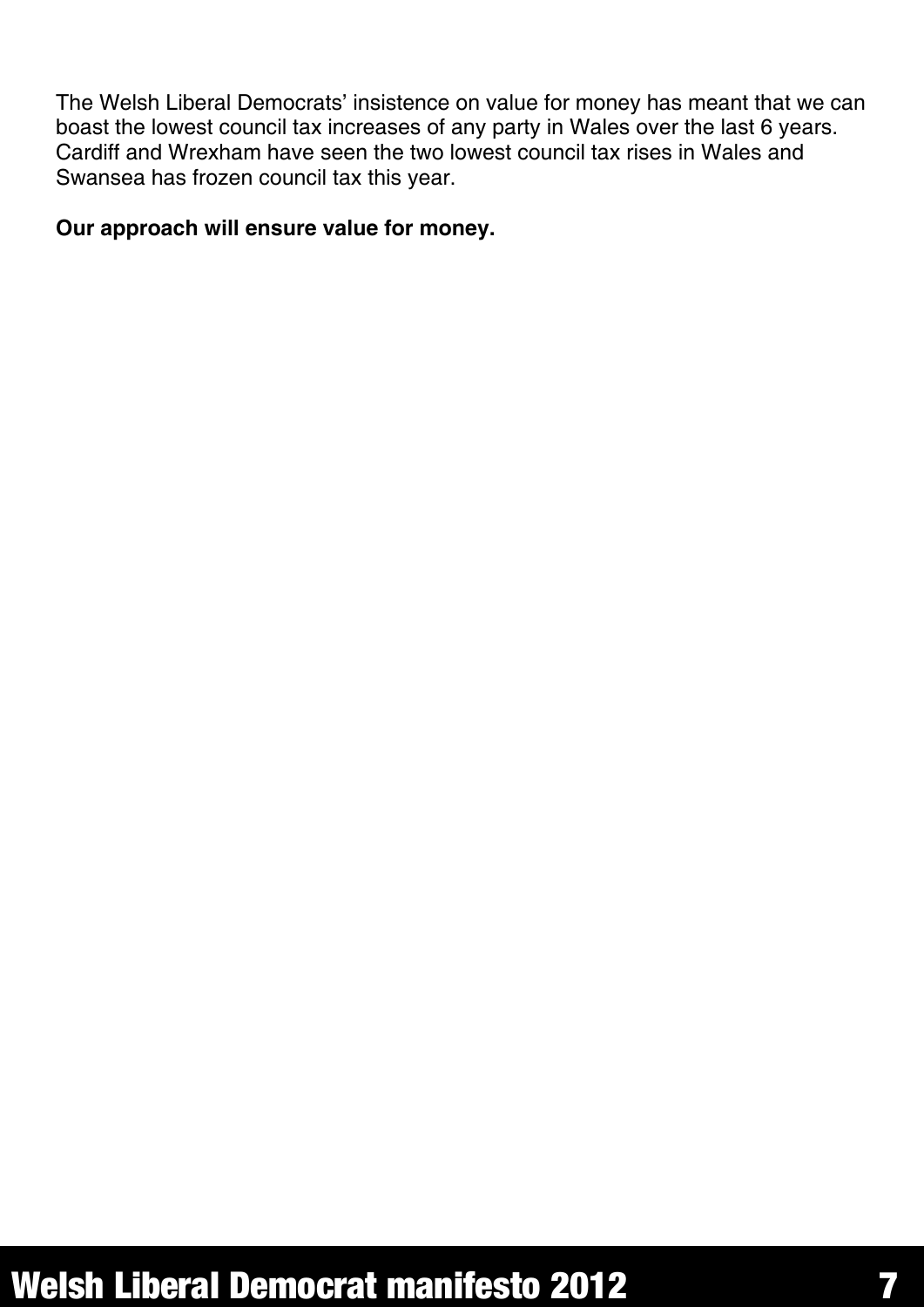#### Welsh Liberal Democrats deliver better schools

We believe that investment in education is the best way to tackle poverty and to strengthen our economy. But children in England have more than £600 each year spent on their schooling than children in Wales. That is why we have promised to close this funding gap between Wales and England, starting with the poorest pupils.

Welsh Liberal Democrat Assembly Members have used their influence to insist that a pupil premium was established in Wales, so that schools will be able to reduce the impact of poverty on educational attainment and close the spending gap. We ensured

Our priority as Welsh Liberal Democrats has always been to make sure the most disadvantage children get the help they need to succeed.

Over the next year, **£32 million** will benefit children from disadvantaged backgrounds. **Nearly every school across Wales will benefit**.

that education was treated with the priority it deserves during budget negotiations.

We secured £32 million, focused on improving the attainment of the poorest pupils; schools will now receive £450 for each child who receives free school meals.

The pupil premium will begin to break the link, school-by-school, community-bycommunity, between poverty and attainment that has dogged our education system for too long.

Welsh Liberal Democrat-led councils have invested in schools in their areas. Under Labour, Cardiff had the second-worst funded schools in Wales. Now, led by the Welsh Liberal Democrats, it has the second best. In Powys, we have ensured each pupil aged 11-16 receives an extra £150 for their school. In Swansea, we have invested an extra £1.2 million to improve literacy and numeracy. And in Wrexham, we overhauled the way pupils were supported, nearly doubling the number of pupils achieving five GCSEs since 2004.

#### **Our approach will help improve standards in schools.**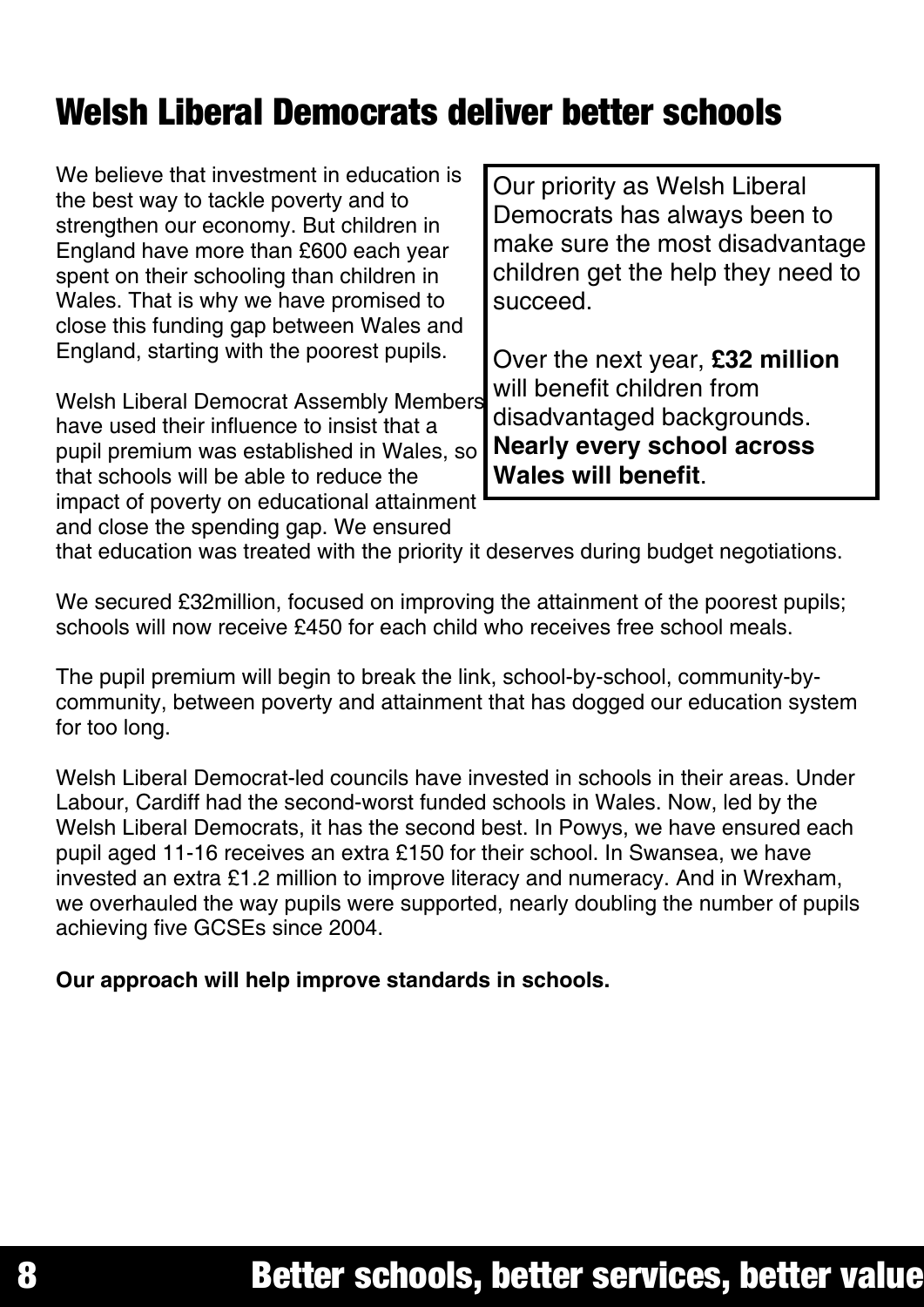# Welsh Liberal Democrats create jobs

In difficult economic times, every part of the Welsh economy needs to be firing on all cylinders. Unfortunately, local authorities do not have all the powers that they need in order to stimulate the economy in their areas. The Welsh government keeps too much of that power for itself and is too remote to provide economic growth. Welsh Liberal Democrats have shown that local councils can attract investment in the local economy and support small businesses.

We would give local councils incentives to expand their economies and encourage local businesses by allowing councils to keep some of the additional business rates that they receive. We also believe it should be easier for councils to fund new developments by paying off loans from the additional business rates they receive.

Welsh Liberal Democrats have been investing in the Welsh economy. In Newport, work has begun on a major redevelopment of the city centre in order to attract bigname firms to the city; they have already attracted one large firm, creating up to 1,200 jobs. In Swansea, we have delivered progress on the SA1 development and developed a comprehensive strategy for improving the economy that will last until 2020.

We have also been supporting small businesses. In Cardiff, the Cardiff Capital Fund has been offering loans to new small and innovative businesses. This has been part of a wider regeneration of Cardiff which included completely regenerating the city centre by building a new retail centre, attracting John Lewis to the city and investing in a new library. These helped to rejuvenate the Cardiff economy and create jobs in the city.

**Our approach will deliver job creation across Wales.**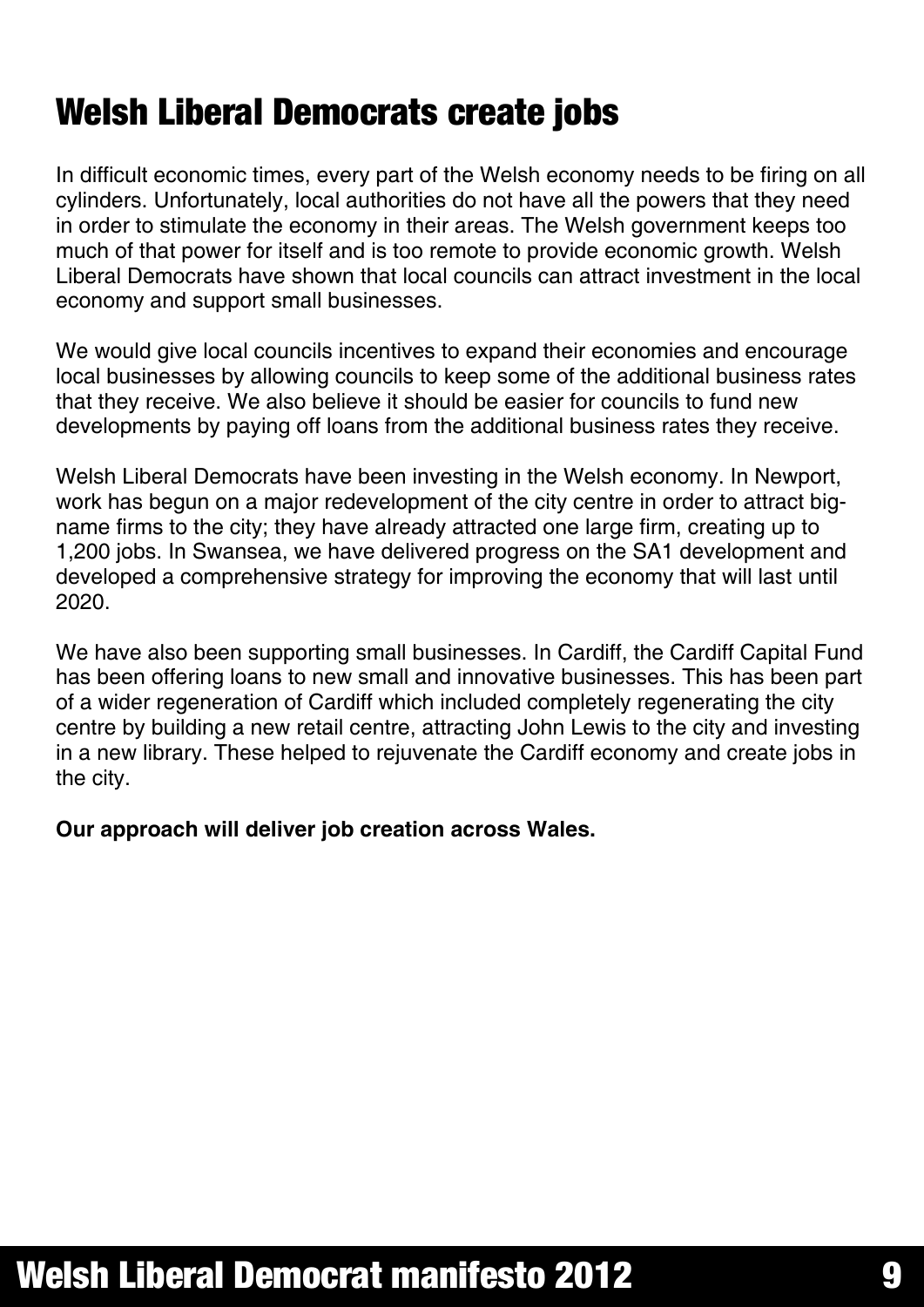#### Welsh Liberal Democrats regenerate communities

Successive Labour governments and councils have let down Wales, failing to encourage regeneration. They have not built the strong, thriving communities that Wales needs. We want to see every community, rural and urban, benefit from economic growth and strong local services.

Local councils need to be at the forefront of regeneration efforts. They can best tap into local knowledge to rebuild communities in a way that reflects local priorities.

We want to bring communities back to life across Wales and provide everyone with quality local services, amenities and employment.

Strong and prosperous high streets and town centres with small, independent shops help ensure economically active communities. Across Wales, we have supported investment in town centres. In major cities, such as Newport, the council has unveiled plans to redevelop the city centre and in Cardiff a new retail centre has been built and a business district has been planned. But we've also supported smaller towns that are finding the economic downturn difficult by improving the appearance of neighbourhood and community high streets including regenerating district shopping centres and town centres in rural areas.

We've invested in local amenities to ensure that communities are thriving. In Swansea, we reopened the leisure centre after it was closed by Labour. In Cardiff, we have invested in libraries, saving and refurbishing many that were under threat when Labour ran the council as well as building a state-of-the-art central library in the city centre. We have also undertaken a major refurbishment of libraries in Aberystwyth.

Our record of investment in school buildings, new houses and local road improvements has helped regenerate communities across Wales.

We are also proposing a Community Bill of Rights, which would give local councils new powers to protect local heritage so it can be used to spur local regeneration. For example, important local buildings could receive extra protection from development and green spaces could be protected from development.

#### **Our approach will see investment in local communities.**

#### 10 Better schools, better services, better value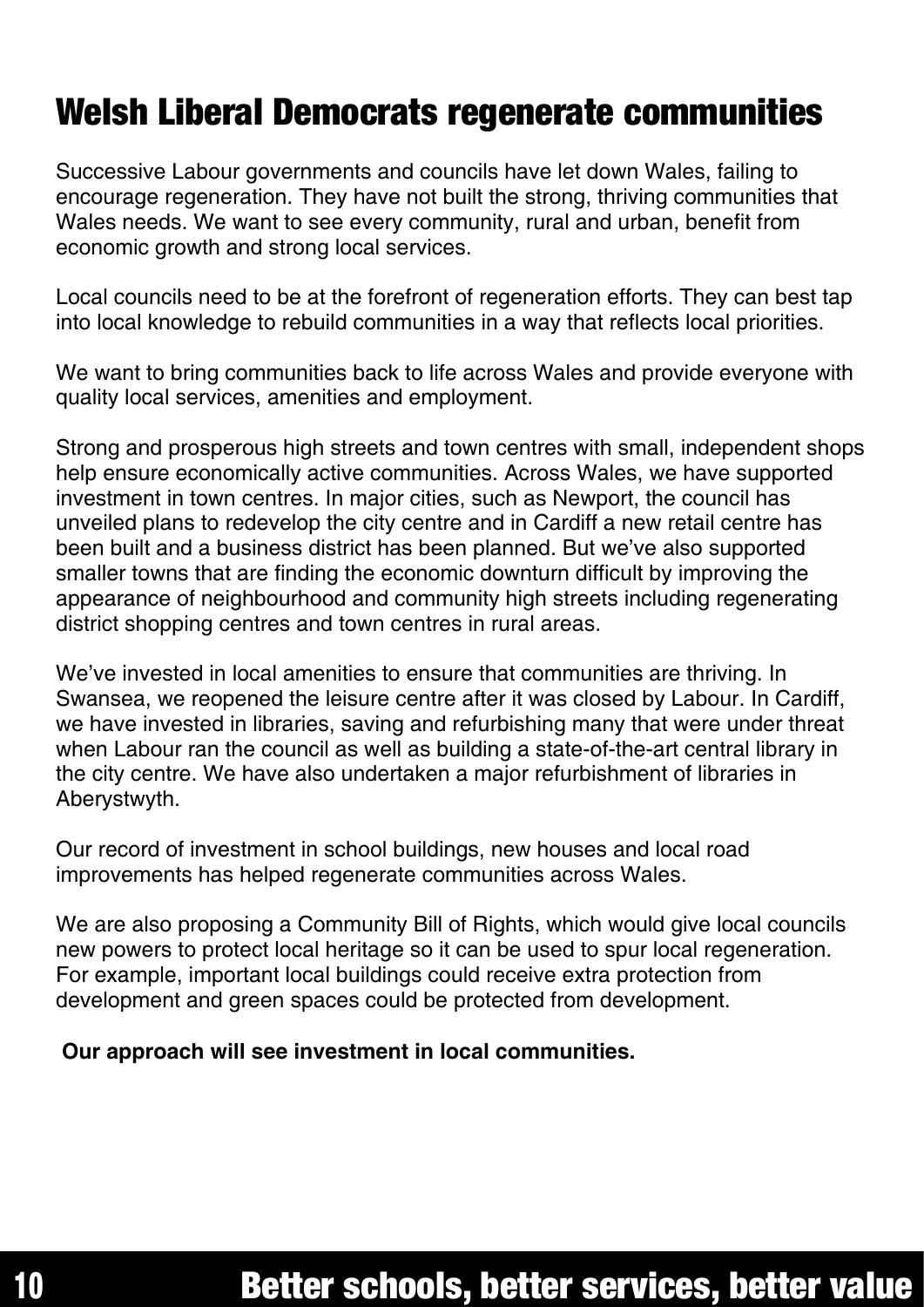# Welsh Liberal Democrats deliver healthier communities

Social care is one of the most important council responsibilities. Care services are provided to the most vulnerable in our society and it is our belief that we should look after those who need support. To do this we need to bring our social care system into the modern age. Social care must ensure people are looked after in ways appropriate to their needs by maximising their independence and maintaining their dignity in old age.

We will give you more choice over the care you receive so that it matches your needs. We want to see local councils and the NHS make greater use of personal budgets for care services – developing a personalised support plan that individuals can influence and control themselves to ensure it meets their needs.

Welsh Liberal Democrats will connect the disjointed provision of health and social care. We want to improve collaboration between the NHS and care services, beginning by extending the use of shared budgeting and collaborative working between the NHS and Social Services in order to reduce delayed transfers of care. In Swansea, we have invested extra money in social services and helped turn the department around.

This fits in with the work we have been doing where we run councils to ensure that services are reliable and give people freedom over the care they receive. In Powys, we gave free leisure centre access to the war wounded. In Conwy, we have developed a card to help carers receive council services at a reduced cost – rewarding them for the work they do.

Welsh Liberal Democrat councillors have also campaigned against ill-conceived hospital closures where there is no clinical reason for the change. We have marched against any possible down-grading of the hospital in Bronglais and opposed the temporary closures of Minor Injuries Units across Wales. We believe that better care is provided in local facilities and that closing them can worsen care provision and increase costs.

#### **Our approach will support healthier living.**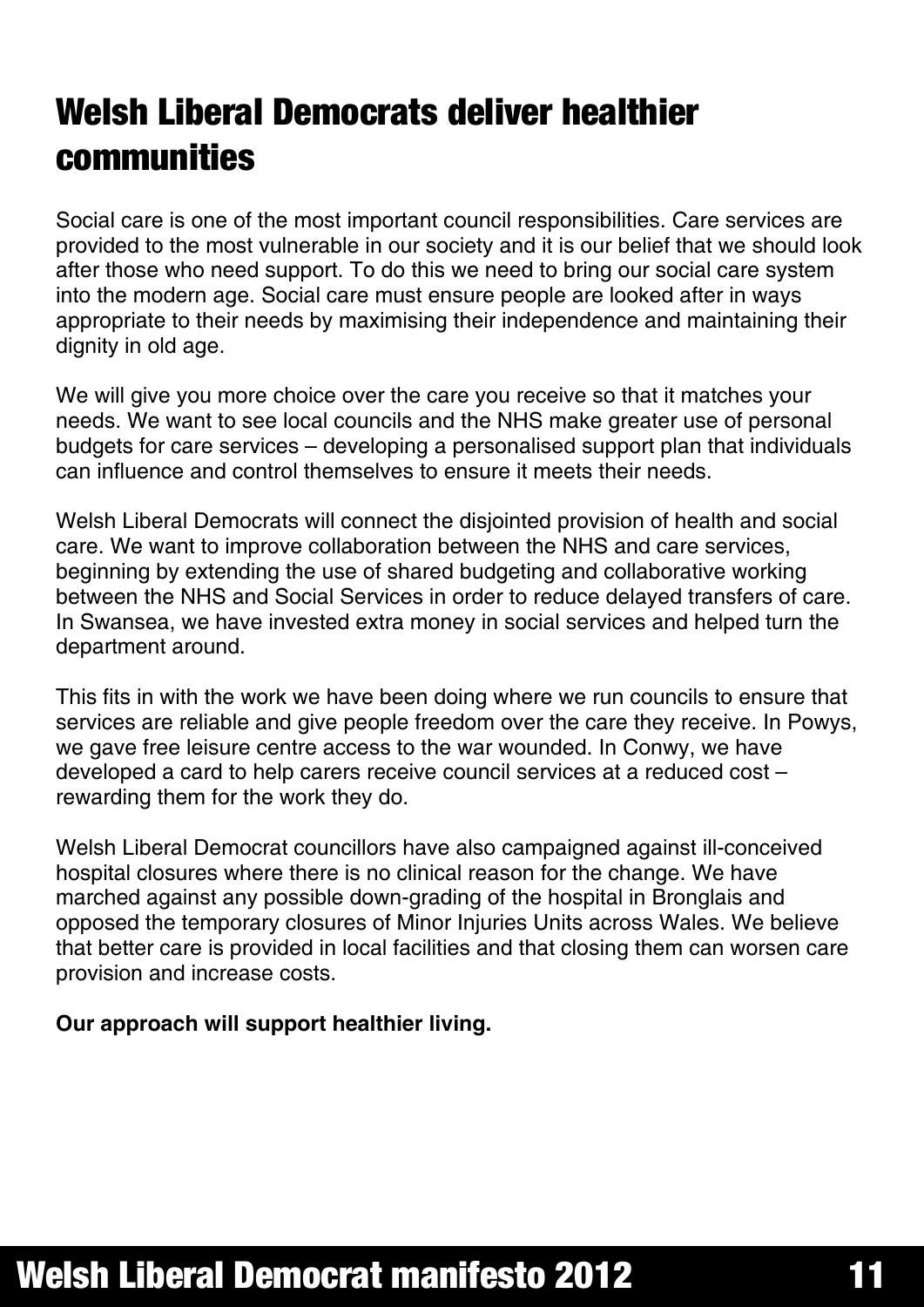# Welsh Liberal Democrats protect the environment

Climate change is the biggest challenge facing Wales for the next few generations and every part of Wales has to play its part to reduce our carbon footprint. However, the local needs of different parts of Wales vary and the local environment is different everywhere. So councils must be given the chance to adapt to their own local settings.

Welsh Liberal Democrats believe that re-using our waste is one of the best ways of helping the environment. It is often cheaper and cleaner to re-use these materials rather than creating new ones from scratch. It stops us from having to send our waste to landfill, helping the environment and cutting councils' Landfill Tax costs. Every household in Wales should have access to free, effective recycling.

Welsh Liberal Democrats have led the way in raising recycling rates in areas that we control. They have risen everywhere where we lead the council or where we are in charge of the recycling portfolio. When Labour last ran Cardiff Council in 2004, residents had to pay for recycling bags. Now, the Welsh Liberal Democrats have introduced free weekly recycling and recycling rates have risen to 50%. In Wrexham, recycling rates have quadrupled under the Welsh Liberal Democrats. In Conwy, a Welsh Liberal Democrat councillor was appointed to the council's cabinet and his dedicated work on recycling ensured the government's 40% target was reached two years early. He was also responsible for creating a new, smarter recycling system which means eight types of recycling can be collected at once.

We also need to tackle our carbon emissions. There are two ways of doing this; the first is to use energy more wisely, cutting down on waste. The second is to use more clean, renewable energy.

Across Wales, Welsh Liberal Democrat-led councils have been promoting renewable energy. Wrexham council has installed solar panels on social housing and used the profits to reduce the fuel bills of all social housing tenants in the area.

Welsh Liberal Democrats in the National Assembly are in the process of securing additional money for fuel poverty programmes that will help the poorest people in Wales save energy, keep warm and reduce their fuel bills.

**Our approach will contribute to cutting carbon emissions.**

#### Better schools, better services, better value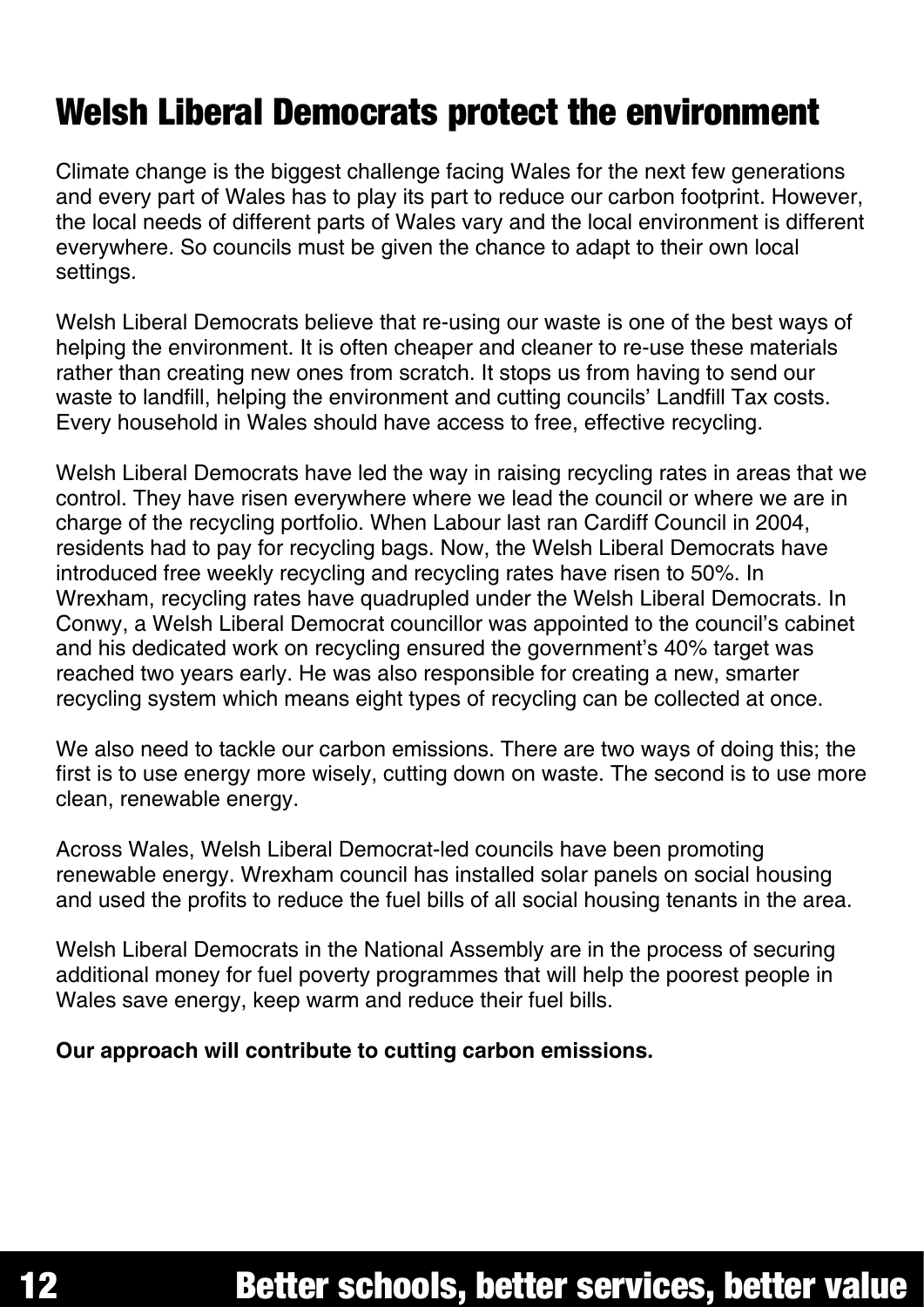# Welsh Liberal Democrats create more affordable homes

Welsh Liberal Democrats believe that everyone has the right to adequate housing for the health and well-being of themselves and their family. We will only make this a reality if we increase the supply of affordable housing. Welsh Liberal Democrat-led councils have ensured that more affordable homes are available across Wales.

Every area has different housing needs. We want to give local councils more freedom to deliver so that they can build homes in accordance with local needs and with local support. The needs of rural communities are very different from urban communities.

We want local councils to have greater powers to restore homes that have fallen into disrepair. We want a Wales-wide Empty Homes Strategy to bring old homes back into use. This will include changing the rules so that it is as easy to renovate old houses as it is to build new ones and streamlining the process where local councils can purchase empty homes. We want councils to have greater powers to require affordable homes to be built as part of new housing developments – building on their existing abilities. In Cardiff, we have announced plans to build 350 new council houses; with greater powers, this figure could be higher.

It is increasingly difficult for young people to get on the housing ladder as the credit crunch has made it hard to get a mortgage without having a large deposit. We have already delivered or supported Mortgage Guarantee Schemes to help young people secure first home deposits in Cardiff, Conwy, Ceredigion and Powys. Welsh Liberal Democrats in the National Assembly are pushing for a Wales-wide scheme to help young people pay for a deposit on their houses.

Housing rights need to be available to everyone, regardless of what sort of home they live in. That is why we have proposed a law in the National Assembly to improve the rights of people living in Park Homes. We've also been working to increase the quality of student housing so that students' homes are safe and that the surrounding areas are more pleasant.

#### **Our approach will create more affordable homes.**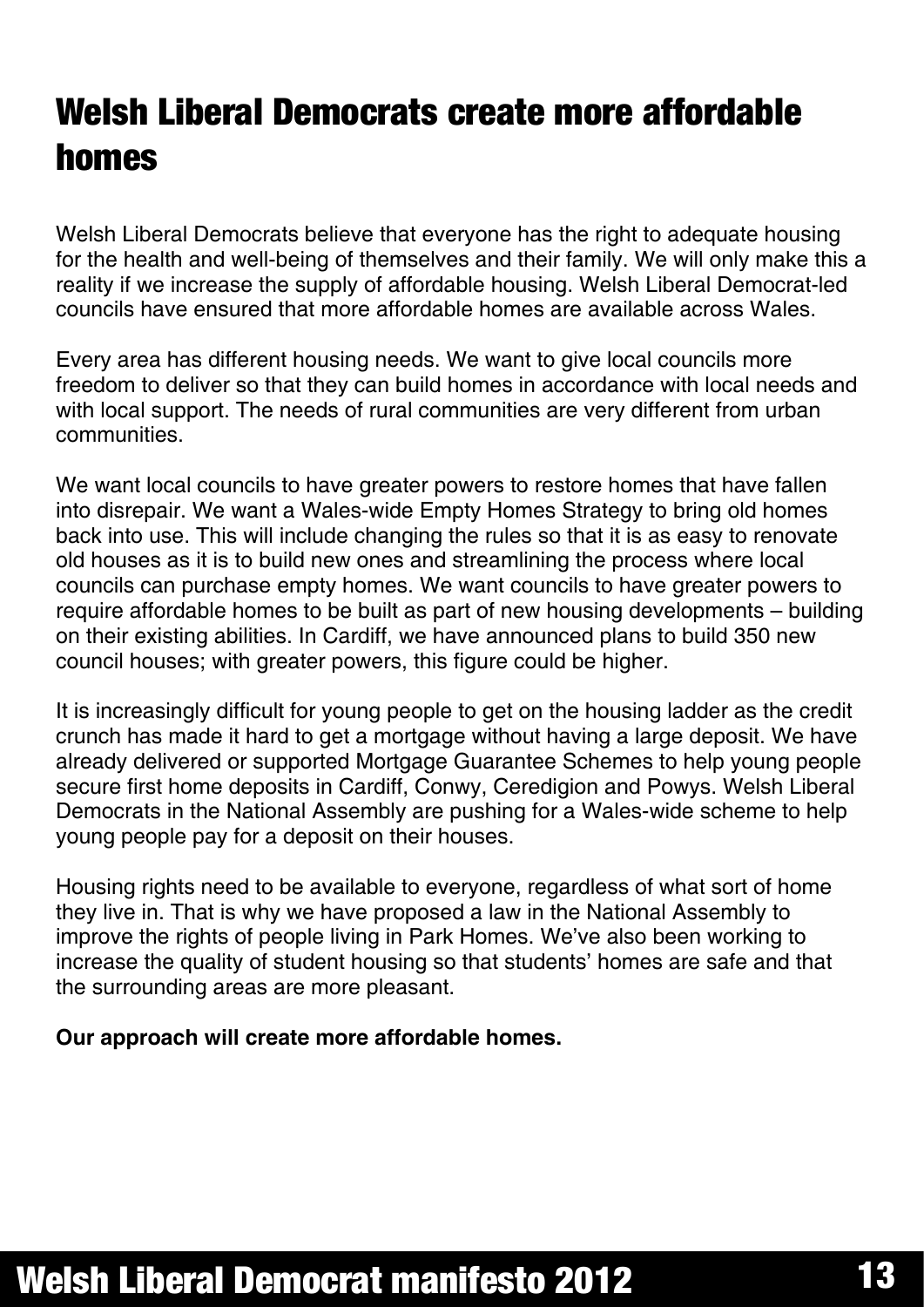#### Welsh Liberal Democrats make communities safer

Welsh Liberal Democrats believe in freedom from crime and the fear of crime. Local councils play a vital role in making our communities safer and working with the police to deter criminal behaviour. Local people need to be involved so that local priorities are considered. Local councils also have to be trusted to use the tools that they have to make their communities safer.

We support a continued role for Police and Communities Together (PACT) meetings and Community Safety Partnerships. We'd like to see more of an opportunity for young people to get involved in the process too. Greater freedom for communities to pursue their own priorities means that the police and the council can focus on the matters that concern local people.

We are pleased that the UK Government has rolled out the "101" number across the UK, giving residents an alternative to calling 999, releasing pressure on the emergency services and allowing people to raise community concerns. Welsh Liberal Democrats kept this going in Cardiff when Labour pulled the funding for it.

Across Wales, Welsh Liberal Democrats have been involved in making communities safer and in reducing crime. In Wrexham, we worked with the police to invest in 47 additional PCSOs across the borough and as a result crime rates have fallen. In Cardiff, we have invested heavily in alley-gating and introduced free graffiti removal. Across Wales, such as in Powys, our councillors have supported 20mph speed limits outside schools, helping to improve road safety.

#### **Our approach will support safer communities.**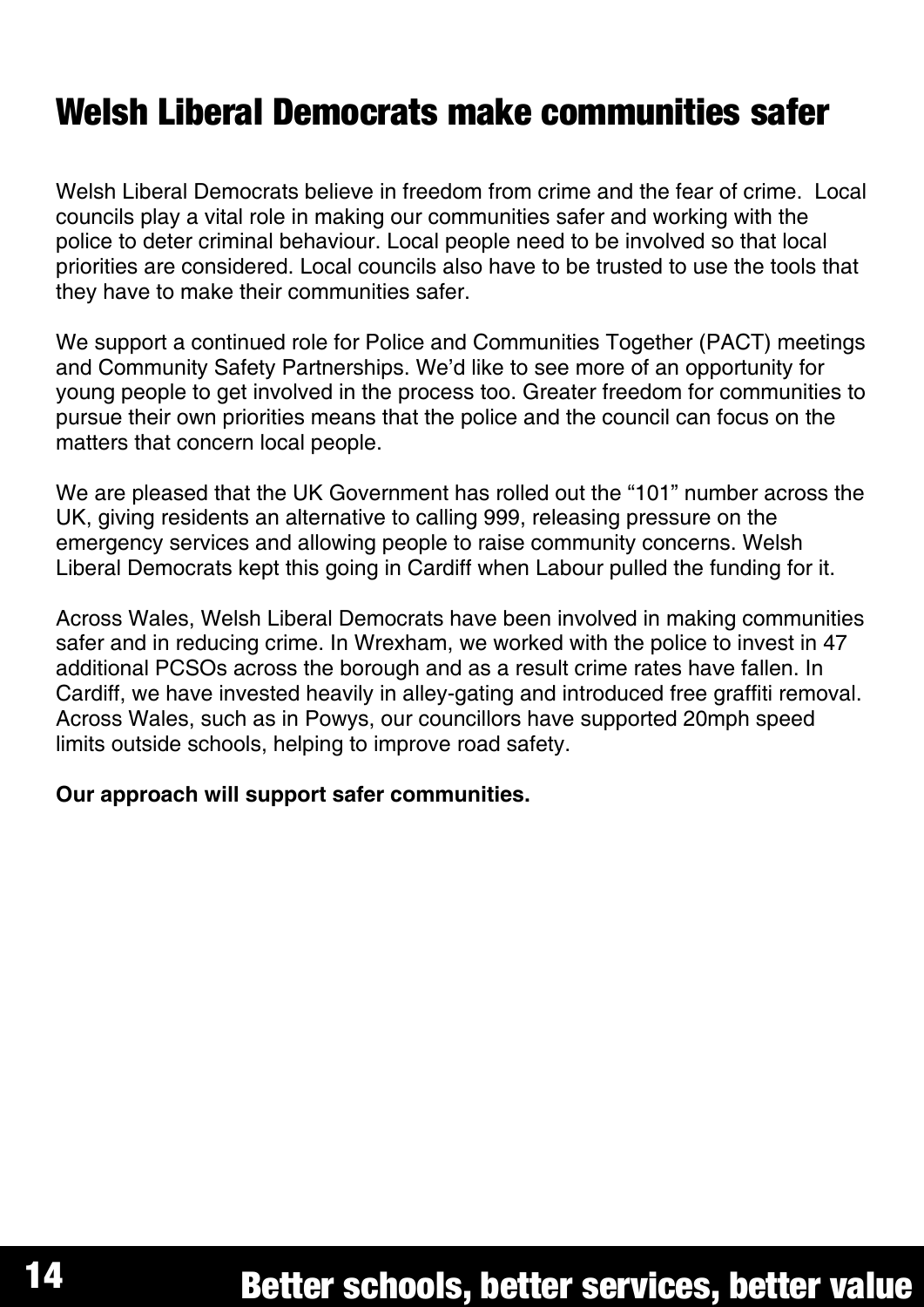# Welsh Liberal Democrats support local transport links

Transport is essential to economic development but also for social justice. That is why Welsh Liberal Democrats want to support local authorities to improve their transport links. We want a coherent approach to transport policy by reducing the number of agencies involved in creating transport links by setting-up a regional transport authority, led by two or three local authorities.

We would encourage improved bus services in rural and poorer areas by reregulating buses, so that local authorities can ensure that all of their communities are served.

The Labour-run Welsh government is making it more difficult for people to use public transport. Recently, they announced a 25% cut to the grant that helps bus companies cover fuel costs, and now fares will have to rise. At the same time, they are spending over £1 million each year subsidising flights from one part of Wales to another. We would prefer to see this money spent on other forms of public transport.

Councils play a vital role in ensuring that the road network across Wales is suitable for the modern age.

Across Wales, Welsh Liberal Democrats have been making it easier to get across Wales. In Newport, we invested £21 million to fix crumbling local roads in the city, long before the Welsh government woke up to the problem. This involved a one-off investment to bring the roads up to scratch and then on-going investment to ensure they never become so bad again. This has been so successful that we are planning to try it in Cardiff too.

#### **Our approach will ensure better transport links.**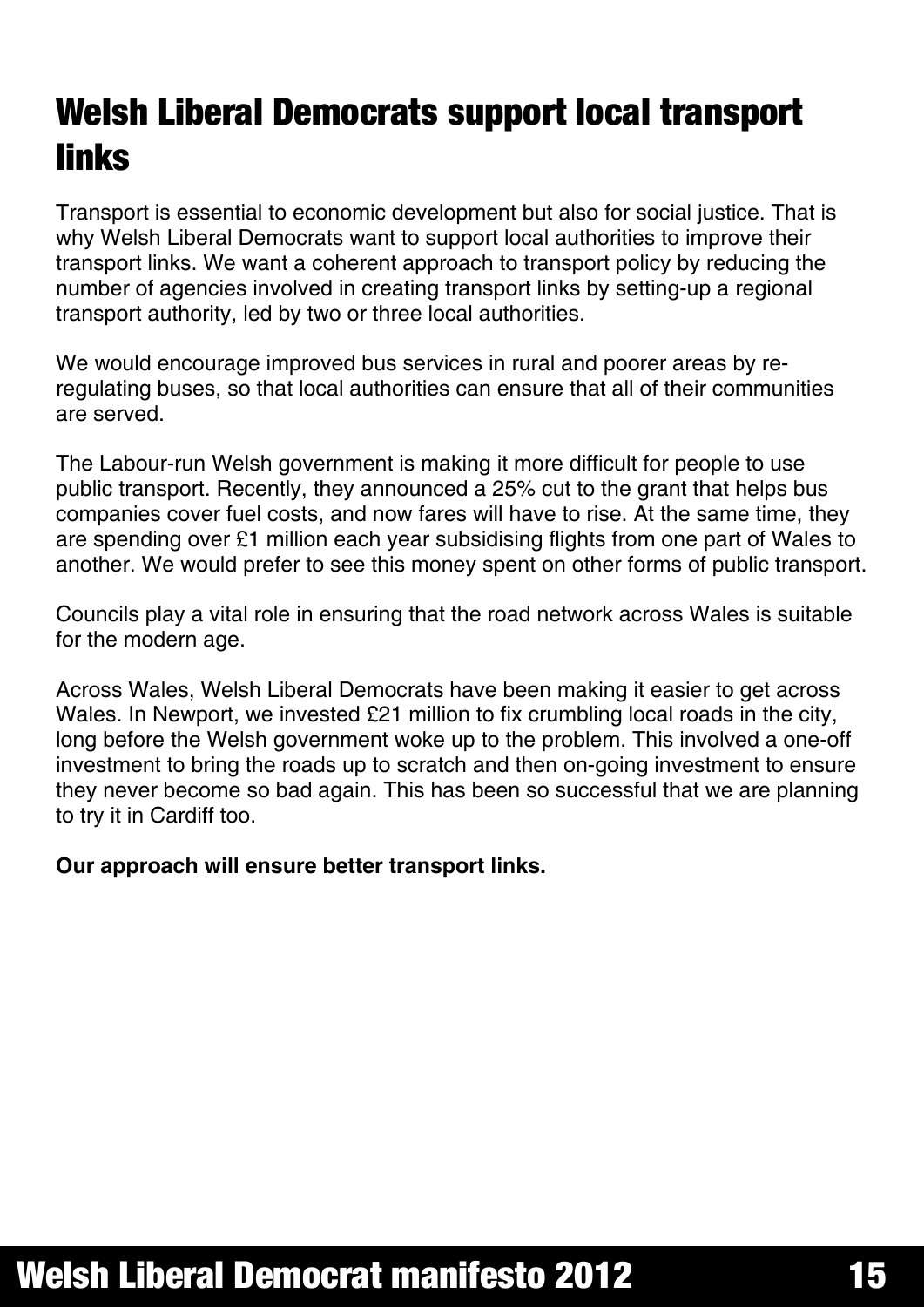#### **Welsh Liberal Democrats**

Freedom Central, Blake Court, Schooner Way, Cardiff Bay. CF10 4DW.

Tel: (029) 2031 3400 Email: enquiries@welshlibdems.org.uk Web: http://www.welshlibdems.org.uk

# If you require this manifesto in an alternative format, please contact us on (029) 2031 3400 or enquiries@welshlibdems.org.uk